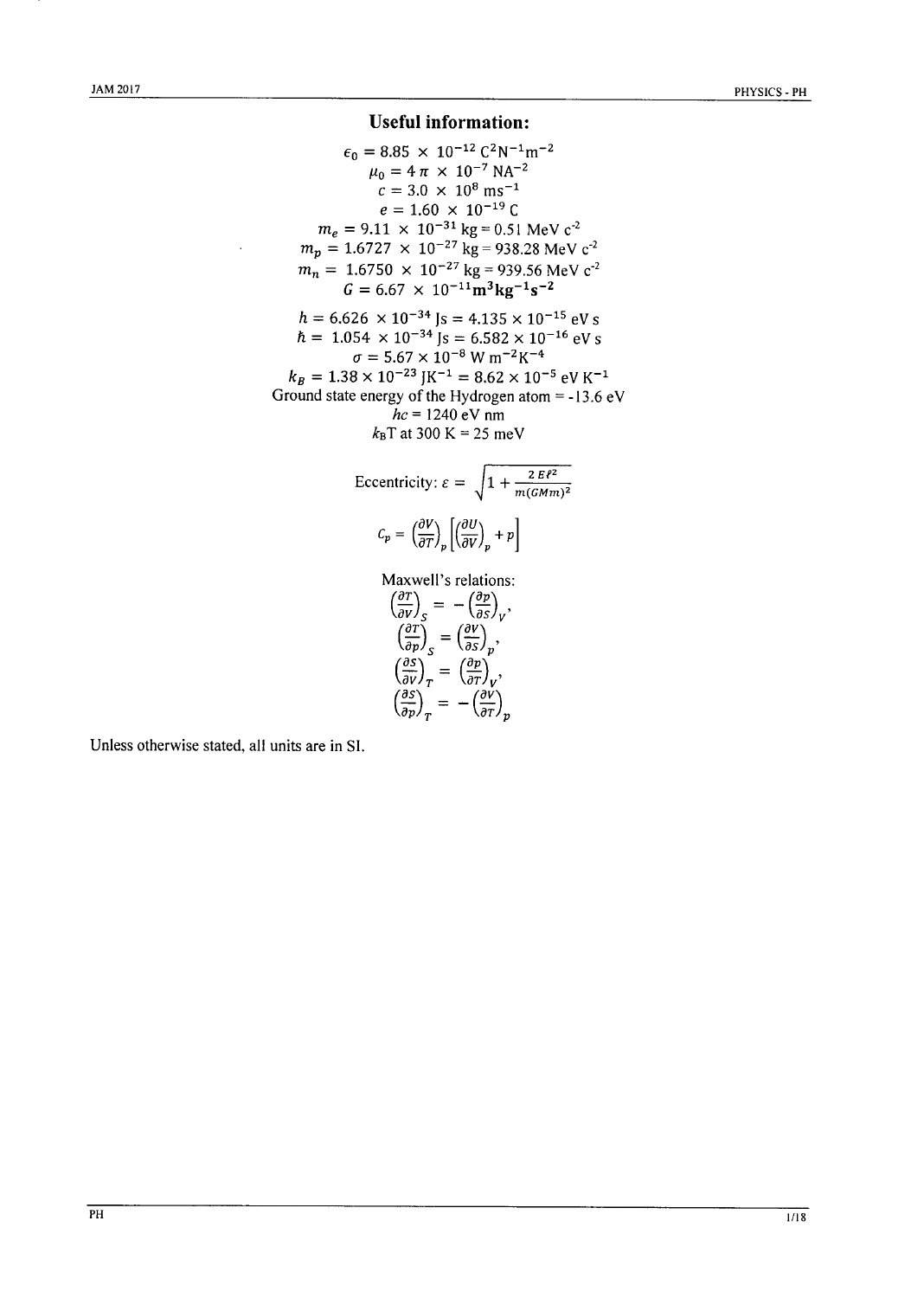## **SECTION-A**

### **MULTIPLE CHOICE QUESTIONS (MCQ)**

### $Q. 1 - Q.10$  carry one mark each.

- $Q.1$ The dispersion relation for electromagnetic waves travelling in a plasma is given as  $\omega^2 = c^2 k^2$  +  $\omega_p^2$ , where c and  $\omega_p$  are constants. In this plasma, the group velocity is:
	- (A) proportional to but not equal to the phase velocity.
	- (B) inversely proportional to the phase velocity.
	- (C) equal to the phase velocity.
	- (D) a constant.
- Consider the following circuit with two identical Si diodes. The input ac voltage waveform has the  $Q.2$ peak voltage  $V_P = 2V$ , as shown.



The voltage waveform across PQ will be represented by:



 $O.3$ A current  $I = 10$  A flows in an infinitely long wire along the axis of a hemisphere (see figure). The value of  $\int (\vec{\nabla} \times \vec{B}) \cdot d\vec{s}$  over the hemispherical surface as shown in the figure is:

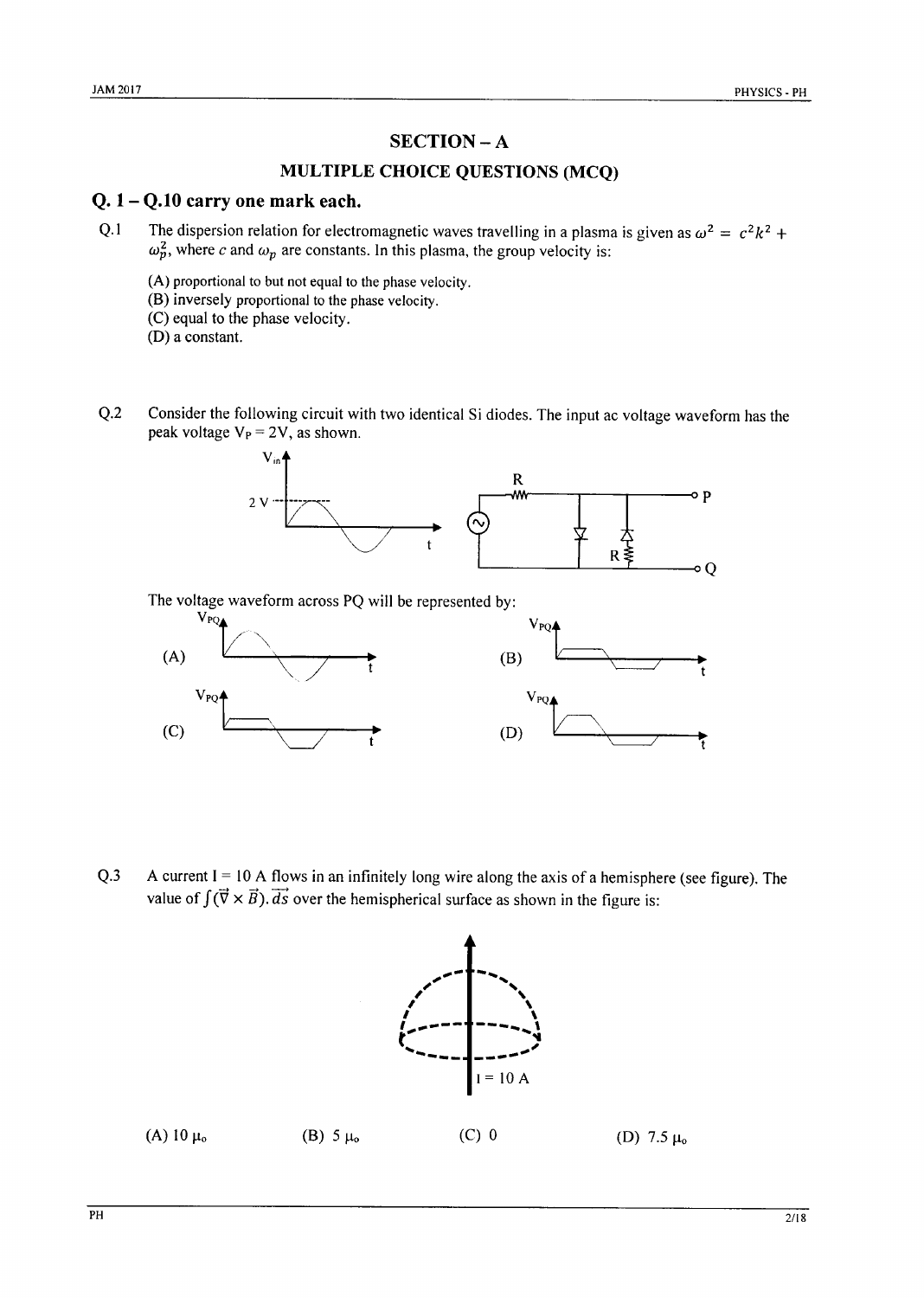Consider two, single turn, co-planar, concentric coils of radii  $R_1$  and  $R_2$  with  $R_1 >> R_2$ . The mutual  $Q.4$ inductance between the two coils is proportional to



- (A)  $R_1/R_2$
- (B)  $R_2/R_1$
- (C)  $R_2^2/R_1$
- (D)  $R_1^2/R_2$

 $Q.5$ If the Boolean function  $Z = PQ + PQR + PQRS + PQRST + PQRSTU$ , then  $\overline{Z}$  is: (A)  $\bar{P}\bar{Q}+\bar{R}(\bar{S}+\overline{T+U})$ (B)  $\bar{P}\bar{Q}$ 

- (C)  $\bar{P}+\bar{Q}$ (D)  $\overline{P}+\overline{Q}+\overline{R}+\overline{S}+\overline{T}+\overline{U}$
- Shown in the figure is a combination of logic gates. The output values at P and Q are correctly  $Q.6$ represented by which of the following?



 $(A) 0 0$  $(B) 1 1$  $(C) 0 1$  $(D) 1 0$ 

 $Q.7$ Which of the following is due to inhomogeneous refractive index of earth's atmosphere?

- (A) Red colour of the evening Sun.
- (B) Blue colour of the sky.
- (C) Oval shape of the evening Sun.
- (D) Large apparent size of the evening Sun.
	-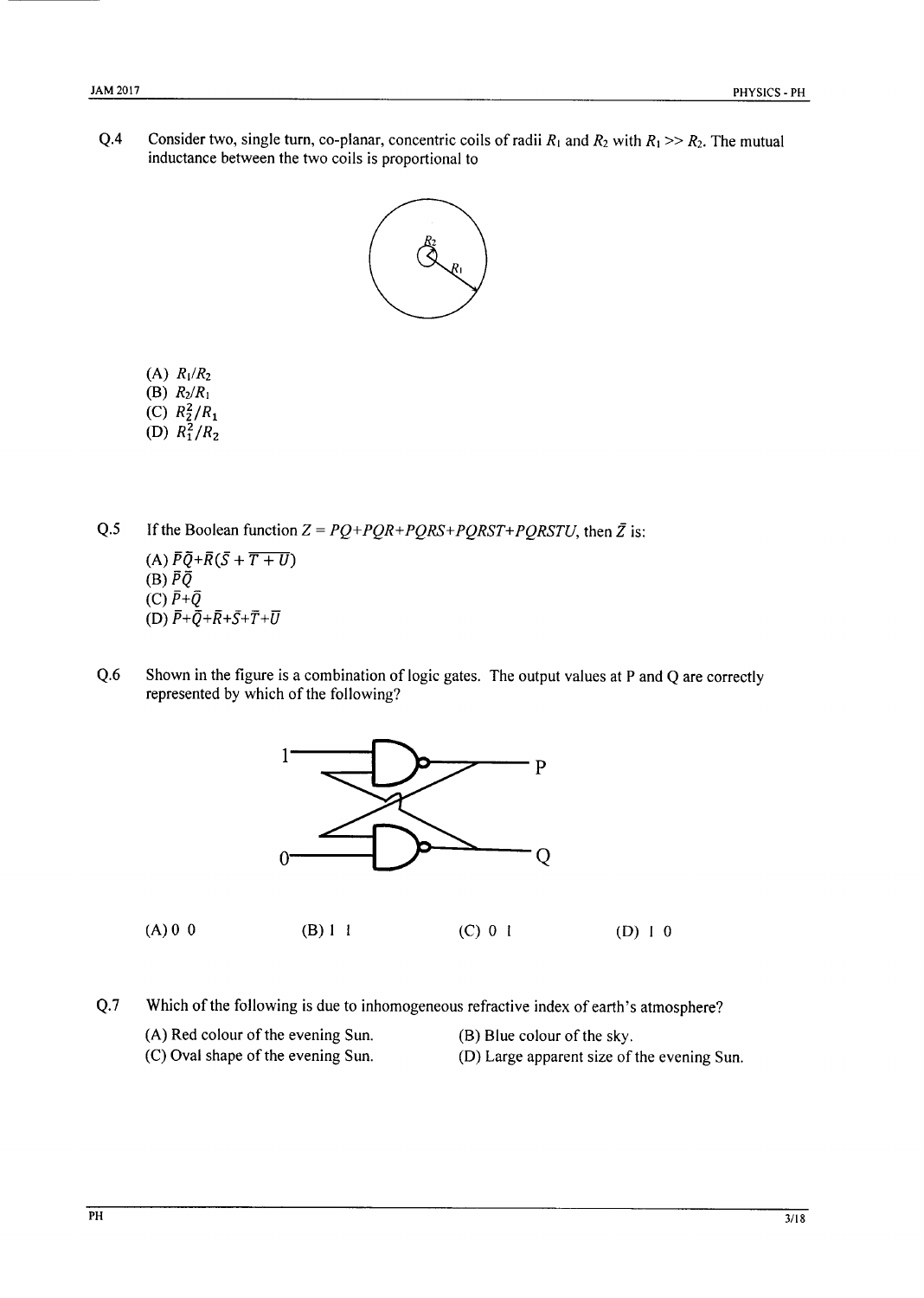$Q.8$ For the three matrices given below, which one of the choices is correct?

$$
\sigma_1 = \begin{pmatrix} 0 & 1 \\ 1 & 0 \end{pmatrix} \qquad \sigma_2 = \begin{pmatrix} 0 & i \\ -i & 0 \end{pmatrix} \qquad \sigma_3 = \begin{pmatrix} 1 & 0 \\ 0 & -1 \end{pmatrix}
$$
  
\n(A)  $\sigma_1 \sigma_2 = -i \sigma_3$   
\n(B)  $\sigma_1 \sigma_2 = i \sigma_3$   
\n(C)  $\sigma_1 \sigma_2 + \sigma_2 \sigma_1 = I$   
\n(D)  $\sigma_3 \sigma_2 = -i \sigma_1$ 

 $Q.9$ A plane in a cubic lattice makes intercepts of  $a$ ,  $a/2$  and  $2a/3$  with the three crystallographic axes, respectively. The Miller indices for this plane are:

 $Q.10$ Which one of the following schematic curves best represents the variation of conductivity  $\sigma$  of a metal with temperature T?



### Q.  $11 - Q$ . 30 carry two marks each.

Consider an inertial frame  $S'$  moving at speed  $c/2$  away from another inertial frame  $S$  along the  $Q.11$ common x-x'axis, where  $c$  is the speed of light. As observed from  $S'$ , a particle is moving with speed  $c/2$  in the y' direction, as shown in the figure. The speed of the particle as seen from S is:

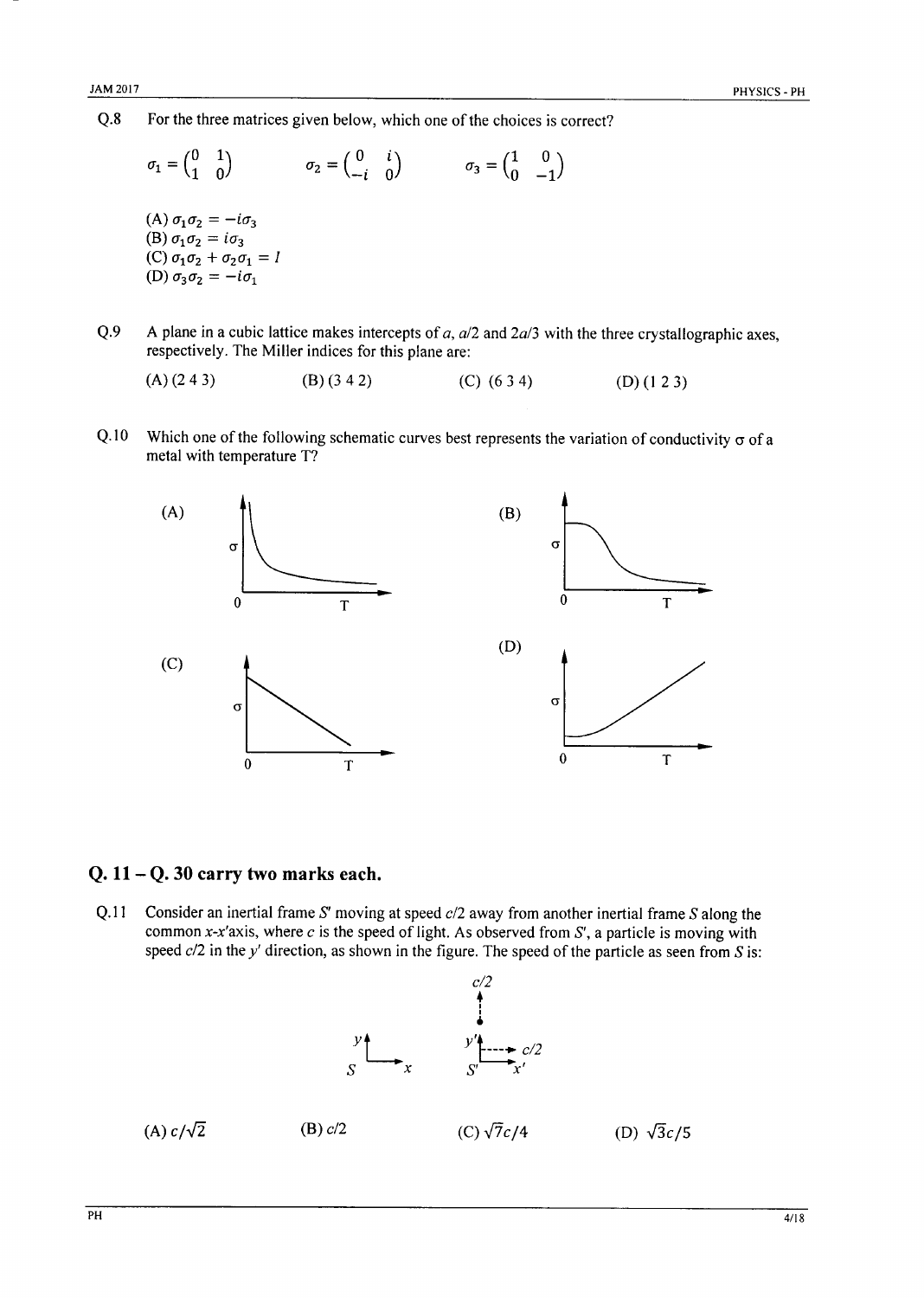Consider a uniform thin circular disk of radius  $R$  and mass  $M$ . A concentric square of side  $R/2$  is cut  $Q.12$ out from the disk (see figure). What is the moment of inertia of the resultant disk about an axis passing through the centre of the disk and perpendicular to it?



- (A)  $I = \frac{MR^2}{4} \left[ 1 \frac{1}{48 \pi} \right]$
- (B)  $I = \frac{MR^2}{2} \left[ 1 \frac{1}{48 \pi} \right]$
- (C)  $I = \frac{MR^2}{4} \left[ 1 \frac{1}{24 \pi} \right]$
- (D)  $I = \frac{MR^2}{2} \left[ 1 \frac{1}{24 \pi} \right]$
- Consider a system of  $N$  particles obeying classical statistics, each of which can have an energy  $0$  or  $Q.13$  $E$ . The system is in thermal contact with a reservoir maintained at a temperature  $T$ . Let  $k$  denote the Boltzmann constant. Which one of the following statements regarding the total energy  $U$  and the heat capacity  $C$  of the system is correct?

(A) 
$$
U = \frac{NE}{1 + e^{E/kT}}
$$
 and  $C = k \frac{NE}{kT} \frac{e^{E/kT}}{(1 + e^{E/kT})^2}$   
\n(B)  $U = \frac{NE}{kT} \frac{E}{1 + e^{E/kT}}$  and  $C = k \frac{NE}{kT} \frac{e^{E/kT}}{(1 + e^{-E/kT})^2}$   
\n(C)  $U = \frac{NE}{1 + e^{E/kT}}$  and  $C = k \frac{NE^2}{(kT)^2} \frac{e^{E/kT}}{(1 + e^{E/kT})^2}$   
\n(D)  $U = \frac{NE}{1 + e^{E/kT}}$  and  $C = k \frac{NE^2}{(kT)^2} \frac{e^{E/kT}}{(1 + e^{E/kT})^2}$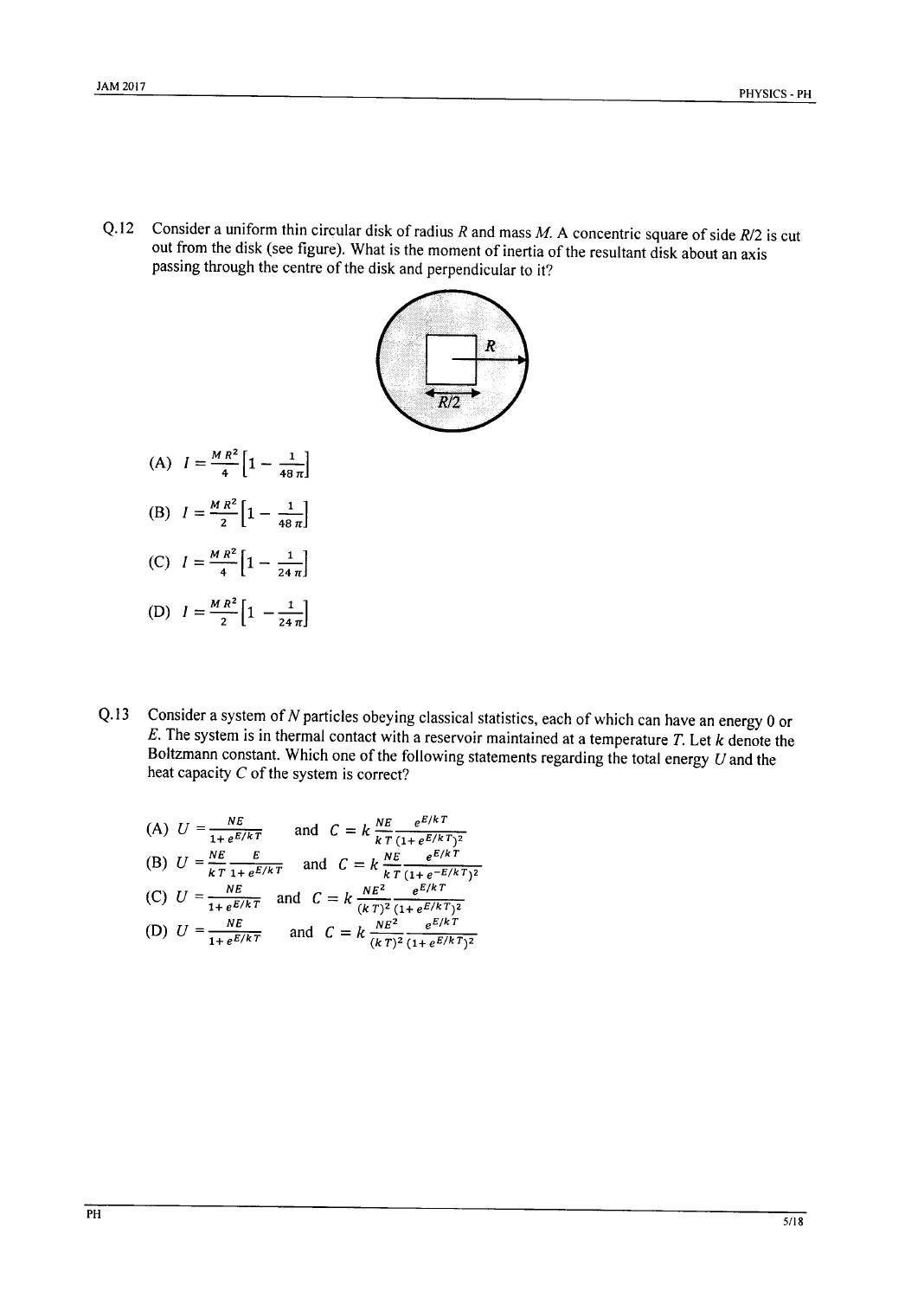The integral of the vector  $\vec{A}(\rho, \varphi, z) = \frac{40}{\rho} \cos \varphi \hat{\rho}$  (standard notation for cylindrical coordinates is  $Q.14$ used) over the volume of a cylinder of height L and radius  $R_o$  is:

(A)  $20\pi R_o L (\hat{i} + \hat{j})$  $(B)$  0

(C)  $40\pi R_o L \hat{\jmath}$ 

(D)  $40\pi R_o L \hat{\iota}$ 

Consider Rydberg (hydrogen-like) atoms in a highly excited state with  $n$  around 300. The  $Q.15$ wavelength of radiation coming out of these atoms for transitions to the adjacent states lies in the range:

| (A) Gamma rays $(\lambda \sim pm)$   | (B) UV ( $\lambda \sim nm$ ) |
|--------------------------------------|------------------------------|
| (C) Infrared ( $\lambda \sim \mu$ m) | (D) RF $(\lambda \sim m)$    |

 $Q.16$ A uniform rigid meter-scale is held horizontally with one of its end at the edge of a table and the other supported by hand. Some coins of negligible mass are kept on the meter scale as shown in the figure.



As the hand supporting the scale is removed, the scale starts rotating about its edge on the table and the coins start moving. If a photograph of the rotating scale is taken soon after, it will look closest to:

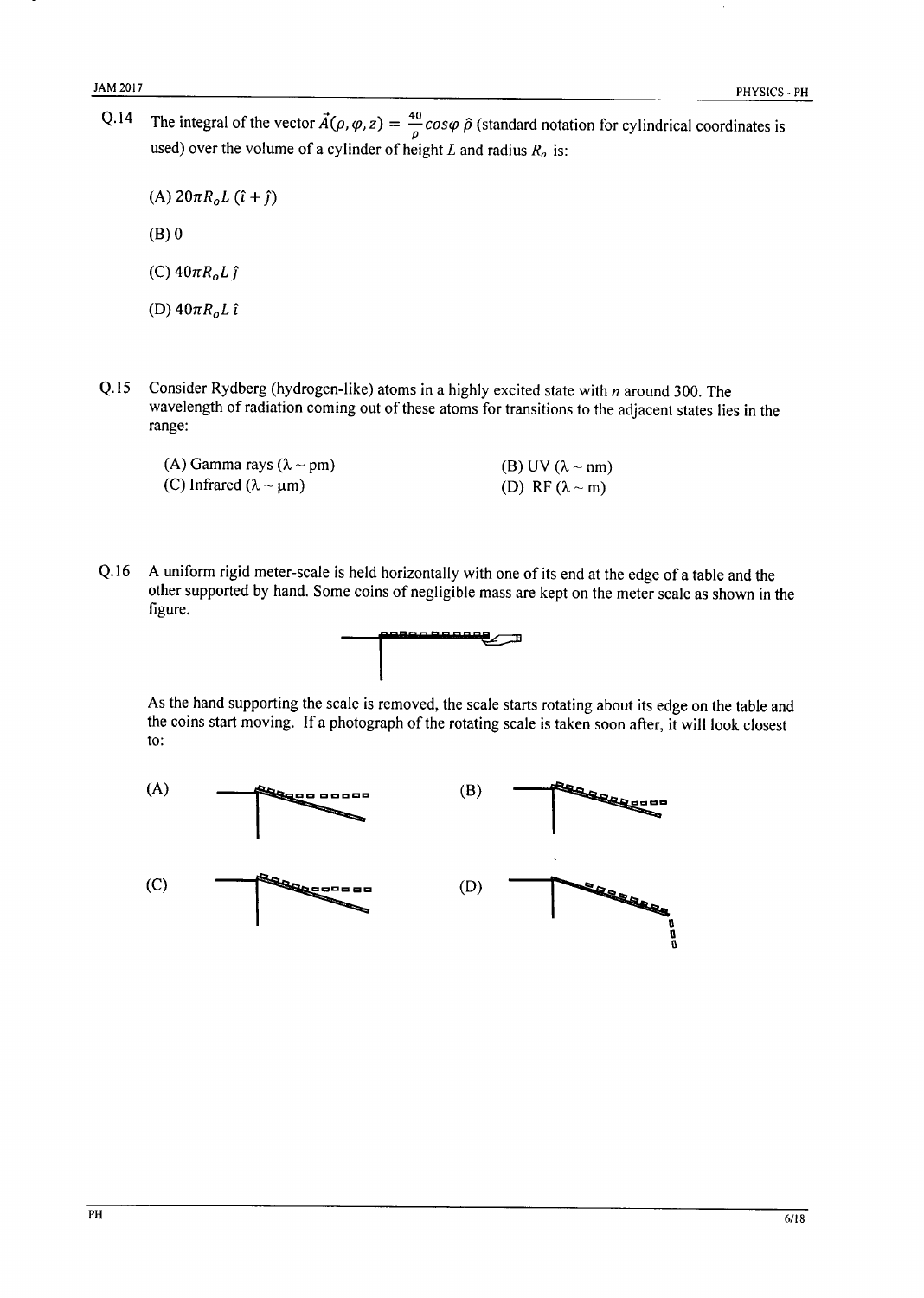Consider two identical, finite, isolated systems of constant heat capacity  $C$  at temperatures  $T_1$  and  $Q.17$  $T_2$  ( $T_1 > T_2$ ). An engine works between them until their temperatures become equal. Taking into account that the work performed by the engine will be maximum (=  $W_{max}$ ) if the process is reversible (equivalently, the entropy change of the entire system is zero), the value of  $W_{max}$  is:

(A) 
$$
C(T_1 - T_2)
$$
  
\n(B)  $C (T_1 - T_2)/2$   
\n(C)  $C(T_1 + T_2 - \sqrt{T_1 T_2})$   
\n(D)  $C(\sqrt{T_1} - \sqrt{T_2})^2$ 

- A white dwarf star has volume V and contains N electrons so that the density of electrons is  $n = \frac{N}{V}$ .  $Q.18$ Taking the temperature of the star to be  $0 K$ , the average energy per electron in the star is  $\epsilon_0 = \frac{3\hbar^2}{10m}(3\pi^2 n)^{2/3}$ , where *m* is the mass of the electron. The electronic pressure in the star is:
	- $(A)$   $n\epsilon_0$
	- (B)  $2n\epsilon_0$
	- $(C)\frac{1}{3}n\epsilon_0$
	- (D)  $\frac{2}{3}n\epsilon_0$
- O.19 A pendulum is made of a massless string of length  $L$  and a small bob of negligible size and mass  $m$ . It is released making an angle  $\theta_0$  (<< 1 rad) from the vertical. When passing through the vertical, the string slips a bit from the pivot so that its length increases by a small amount  $\delta(\delta \ll L)$  in negligible time. If it swings up to angle  $\theta_1$  on the other side before starting to swing back, then to a good approximation which of the following expressions is correct?

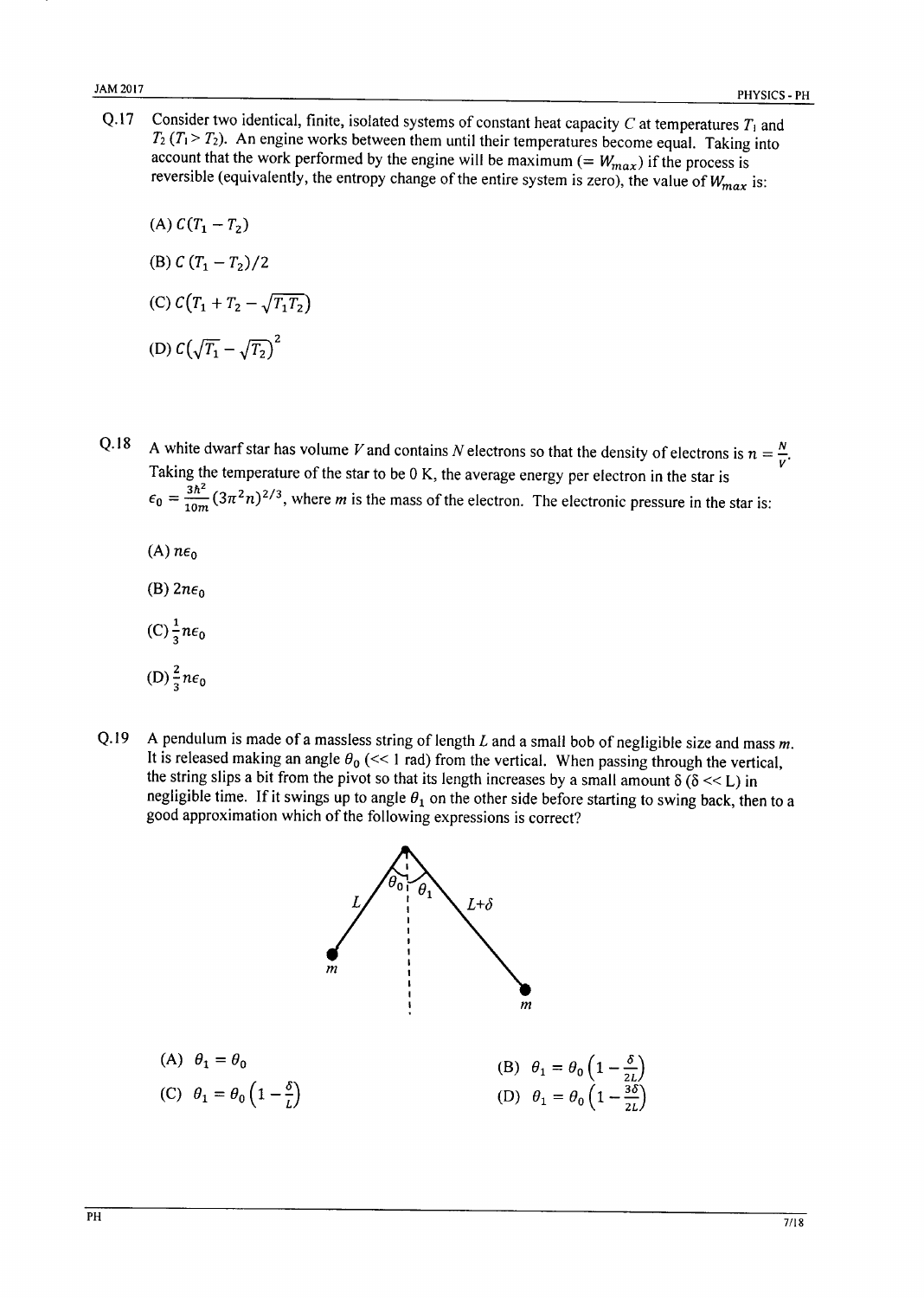$O.20$ To demonstrate Bernoulli's principle, an instructor arranges two circular horizontal plates of radii b each with distance  $d (d \ll b)$  between them (see figure). The upper plate has a hole of radius a in the middle. On blowing air at a speed  $v_0$  through the hole so that the flow rate of air is  $\pi a^2 v_0$ , it is seen that the lower plate does not fall. If the density of air is  $\rho$ , the upward force on the lower plate is well approximated by the formula (assume that the region with  $r < a$  does not contribute to the upward force and the speed of air at the edges is negligible):

(A) 
$$
\frac{\pi \rho v_0^2 a^4}{4d^2} ln\left(\frac{b}{a}\right)
$$
  
\n(B)  $\frac{\pi \rho v_0^2 a^2 b^2}{4d^2} ln\left(\frac{b}{a}\right)$   
\n(C)  $\frac{\pi \rho v_0^2 d^4}{2ab} ln\left(\frac{b}{a}\right)$   
\n(D)  $\frac{2\pi \rho v_0^2 a^4}{d^2} ln\left(\frac{b}{a}\right)$ 

- KCl has the NaCl type structure which is fcc with two-atom basis, one at  $(0,0,0)$  and the other at  $Q.21$  $\left(\frac{1}{2}, \frac{1}{2}, \frac{1}{2}\right)$ . Assume that the atomic form factors of K<sup>+</sup> and Cl<sup>-</sup> are identical. In an x-ray diffraction experiment on KCl, which of the following (h k l) peaks will be observed?
	- $(A) (1 0 0)$  $(B) (1 1 0)$  $(C)$   $(111)$ (D)  $(200)$

 $Q.22$ Which one of the following graphs represents the derivative  $f'(x) = \frac{df}{dx}$  of the function  $f(x) = \frac{1}{1+x^2}$  most closely (graphs are schematic and not drawn to scale)?

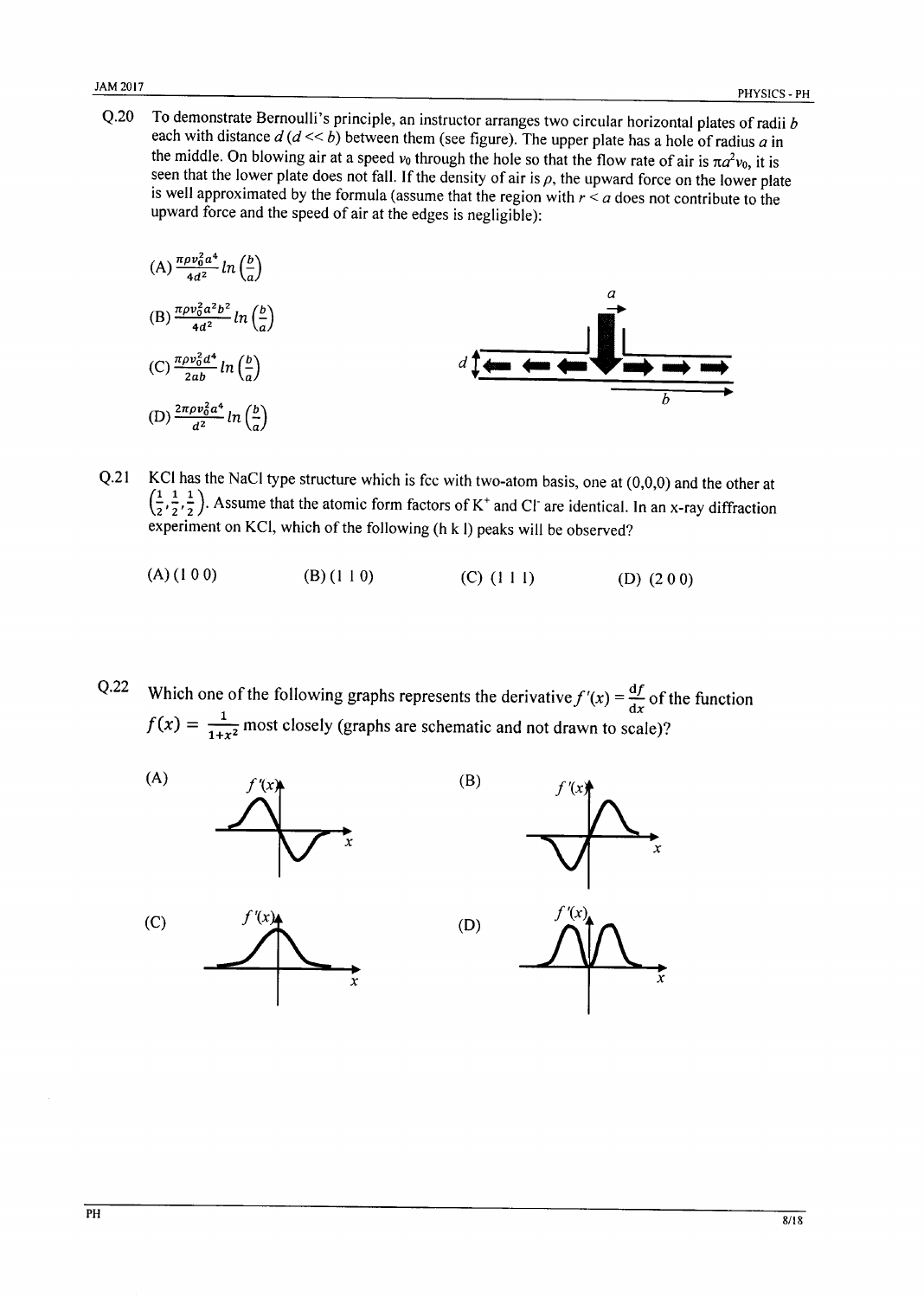- $Q.23$ In the radiation emitted by a black body, the ratio of the spectral densities at frequencies 2v and v will vary with v as:
	- (A)  $\left[e^{hv}/k_BT 1\right]^{-1}$ <br>
	(B)  $\left[e^{hv}/k_BT + 1\right]^{-1}$ <br>
	(C)  $\left[e^{hv}/k_BT 1\right]$ (D)  $\left[ e^{hv}/k_B T + 1 \right]$
- $O.24$ Consider a thin long insulator coated conducting wire carrying current  $I$ . It is now wound once around an insulating thin disc of radius  $R$  to bring the wire back on the same side, as shown in the figure. The magnetic field at the centre of the disc is equal to:



Consider two coherent point sources  $(S_1 \text{ and } S_2)$  separated by a small distance along a vertical line  $Q.25$ and two screens  $P_1$  and  $P_2$  placed as shown in Figure. Which one of the choices represents the shapes of the interference fringes at the central regions on the screens?



- (A) Circular on  $P_1$  and straight lines on  $P_2$ .
- (B) Circular on  $P_1$  and circular on  $P_2$
- (C) Straight lines on  $P_1$  and straight lines on  $P_2$
- (D) Straight lines on  $P_1$  and circular on  $P_2$ .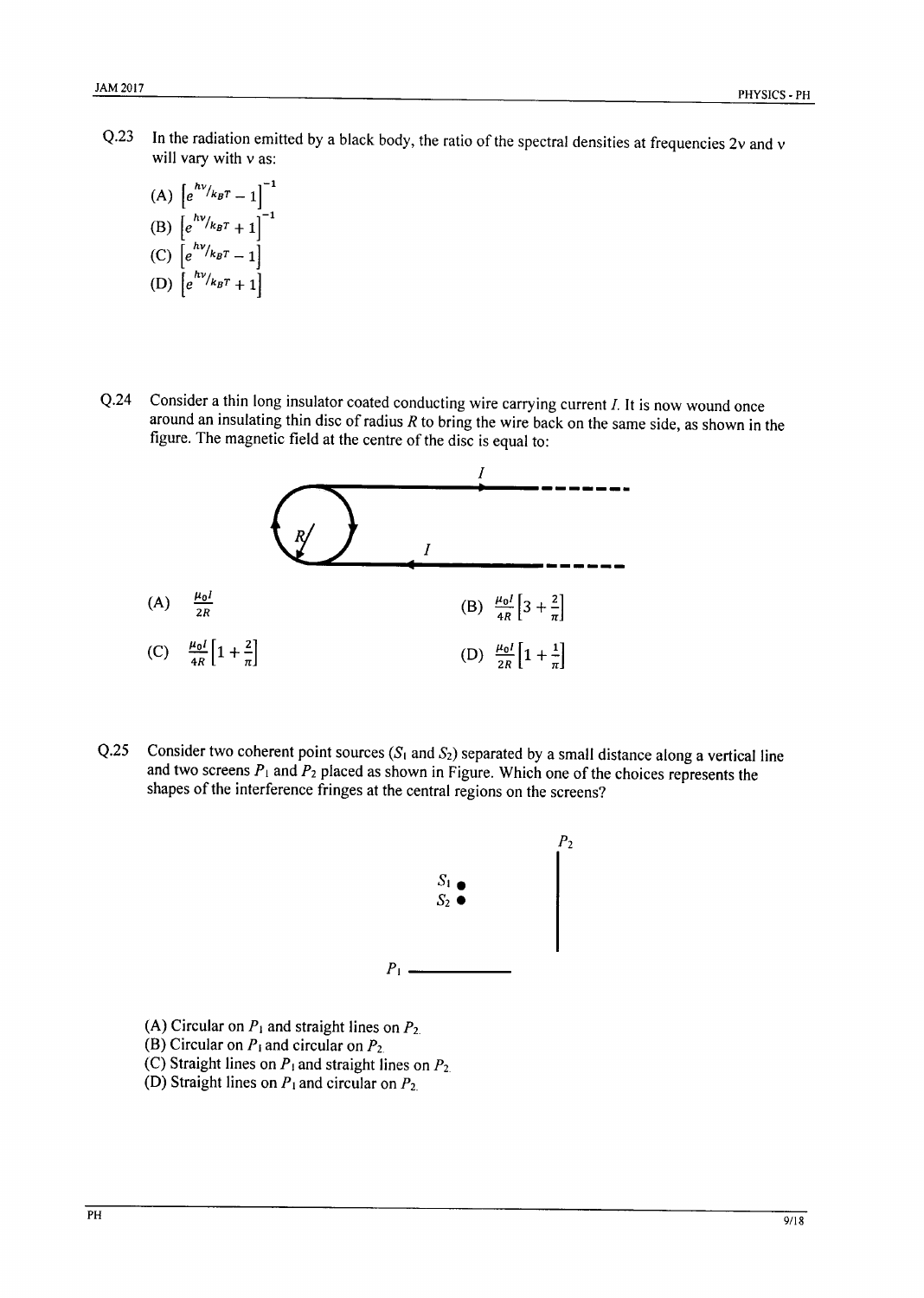- O.26 The electric field of an electromagnetic wave is given by  $\vec{E} = (2\hat{k} - 3\hat{j}) \times 10^{-3} \sin[10^7(x + 2y +$  $3z - \beta t$ ]. The value of  $\beta$  is (c is the speed of light):
	- (A)  $\sqrt{14}c$ (B)  $\sqrt{12}c$  $(C)\sqrt{10}c$ (D)  $\sqrt{7}c$
- Unpolarized light is incident on a combination of a polarizer, a  $\lambda/2$  plate and a  $\lambda/4$  plate kept one Q.27 after the other. What will be the output polarization for the following configurations? Configuration 1: Axes of the polarizer, the  $\lambda/2$  plate and the  $\lambda/4$  plate are all parallel to each other. Configuration 2: The  $\lambda/2$  plate is rotated by 45° with respect to configuration 1. Configuration 3: The  $\lambda/4$  plate is rotated by 45° with respect to configuration 1.
	- (A) Linear for configuration 1, linear for configuration 2, circular for configuration 3.
	- $(B)$  Linear for configuration 1, circular for configuration 2, circular for configuration 3.
	- $\widetilde{\mathcal{C}}$  Circular for configuration 1, circular for configuration 2, circular for configuration 3.
	- (D) Circular for configuration 1, linear for configuration 2, circular for configuration 3.
- $Q.28$ For the Fourier series of the following function of period  $2\pi$

$$
f(x) = \begin{cases} 0 & -\pi < x < 0 \\ 1 & 0 < x < \pi \end{cases}
$$

the ratio (to the nearest integer) of the Fourier coefficients of the first and the third harmonic is:

- $(A)$  1  $(B)$  2  $(C)$  3  $(D)$  6
- An n-p-n transistor is connected in a circuit as shown in the figure. If  $I_C = 1$  mA,  $\beta = 50$ ,  $V_{BE} =$  $Q.29$ 0.7 V, and the current through R<sub>2</sub> is 10  $I_B$ , where  $I_B$  is the base current. Then the ratio  $R_1/R_2$  is:



 $(A)$  0.375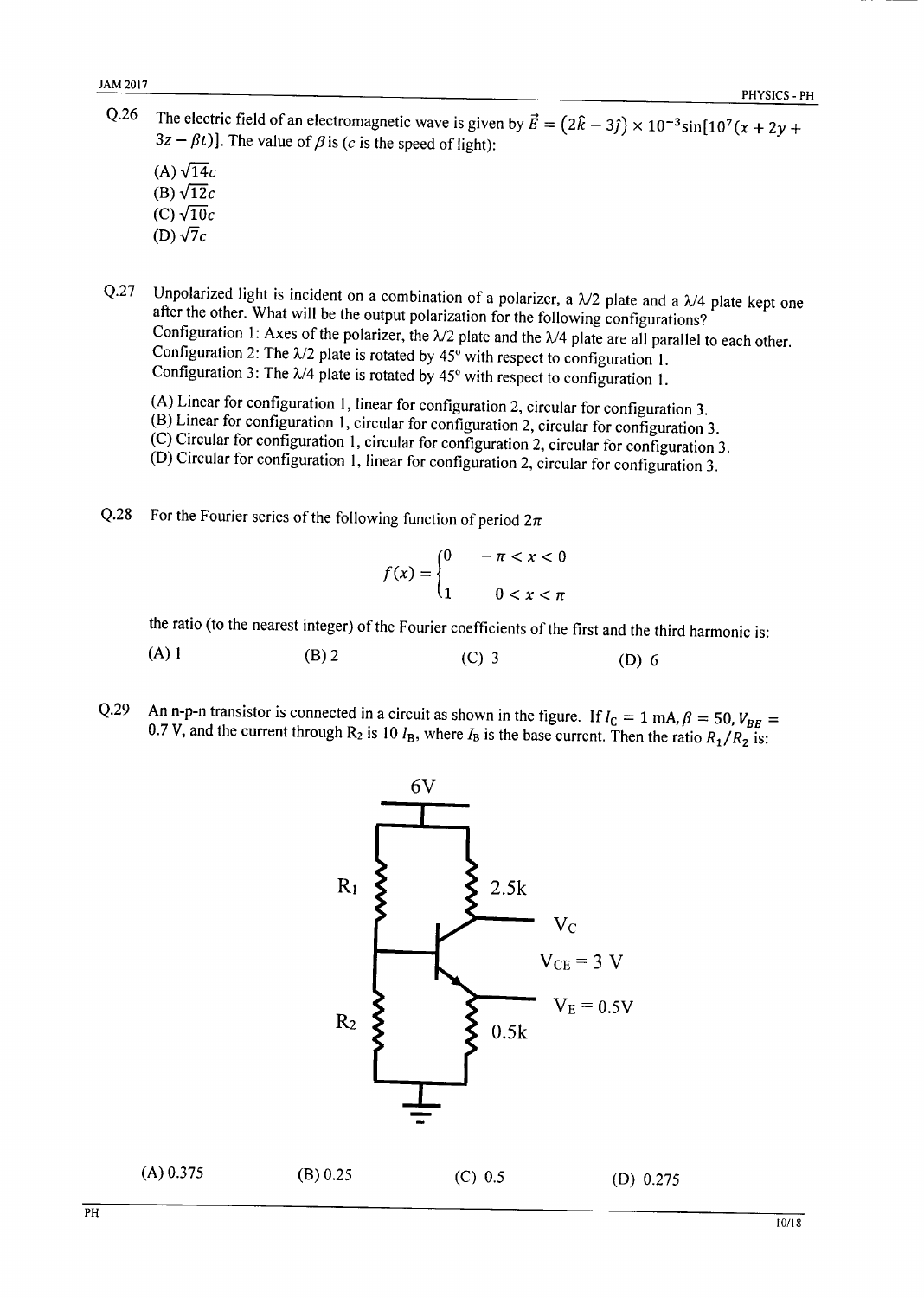A rectangular loop of dimension  $L$  and width  $w$  moves with a constant velocity  $v$  away from an  $O.30$ infinitely long straight wire carrying a current  $I$  in the plane of the loop as shown in the figure below. Let  $R$  be the resistance of the loop. What is the current in the loop at the instant the near-side is at a distance  $r$  from the wire?



(A)  $\frac{\mu_0 IL}{2\pi R} \frac{wv}{r[r+2w]}$ 

(B) 
$$
\frac{\mu_0 IL}{2\pi R} \frac{wv}{r[2r+w]}
$$

$$
\text{(C)}\,\frac{\mu_0 I L}{2\pi R}\frac{wv}{r[r+w]}
$$

(D)  $\frac{\mu_0 IL}{2\pi R} \frac{wv}{2r[r+w]}$ 

### **SECTION - B**

# MULTIPLE SELECT QUESTIONS (MSQ)

# Q. 31 - Q. 40 carry two marks each.

A photon of frequency  $v$  strikes an electron of mass  $m$  initially at rest. After scattering at an angle  $Q.31$  $\phi$ , the photon loses half of its energy. If the electron recoils at an angle  $\theta$ , which of the following is (are) true?

(A) 
$$
\cos \phi = \left(1 - \frac{mc^2}{h\nu}\right)
$$
  
\n(B)  $\sin \theta = \left(1 - \frac{mc^2}{h\nu}\right)$ 

(C) The ratio of the magnitudes of momenta of the recoiled electron and scattered photon is  $\frac{\sin \phi}{\sin \theta}$ .

(D) Change in photon wavelength is  $\frac{h}{mc}(1-2\cos\phi)$ .

#### For an atomic nucleus with atomic number  $Z$  and mass number  $A$ , which of the following is (are)  $Q.32$ correct?

- (A) Nuclear matter and nuclear charge are distributed identically in the nuclear volume.
- (B) Nuclei with  $Z > 83$  and  $A > 209$  emit  $\alpha$ -radiation.
- (C) The surface contribution to the binding energy is proportional to  $A^{2/3}$ .
- (D)  $\beta$ -decay occurs when the proton to neutron ratio is large, but not when it is small.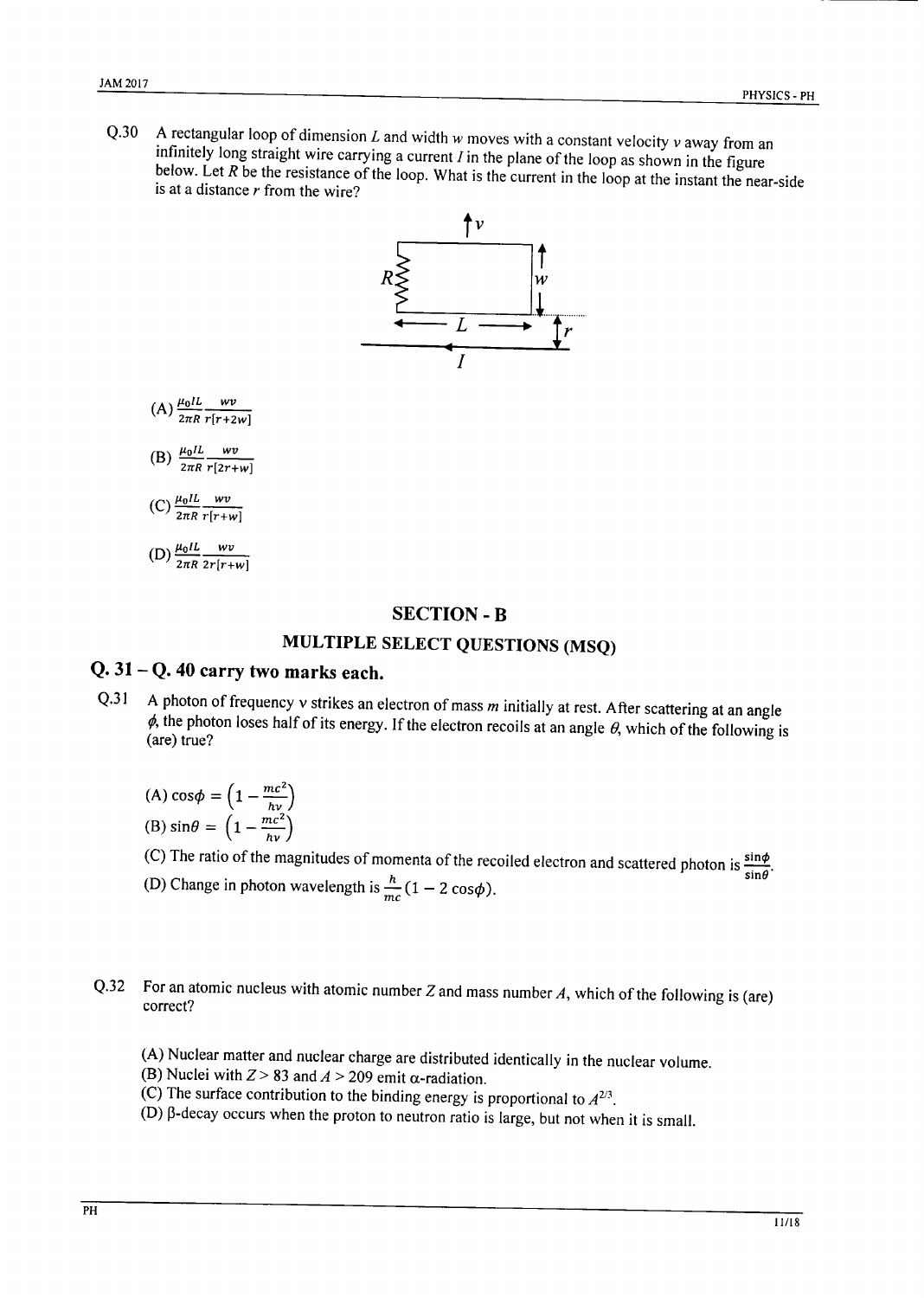- Consider a one-dimensional harmonic oscillator of angular frequency  $\omega$ . If 5 identical particles O.33 occupy the energy levels of this oscillator at zero temperature, which of the following statement(s) about their ground state energy  $E_0$  is (are) correct?
	- (A) If the particles are electrons,  $E_0 = \frac{13}{2} \hbar \omega$ . (B) If the particles are protons,  $E_0 = \frac{25}{2} \hbar \omega$ . (C) If the particles are spin-less fermions,  $E_0 = \frac{25}{2} \hbar \omega$ . (D) If the particles are bosons,  $E_0 = \frac{5}{2} \hbar \omega$ .
- For a point dipole of dipole moment  $\vec{p} = p\hat{z}$  located at the origin, which of the following is (are)  $Q.34$ correct?
	- (A) The electric field at  $(0, b, 0)$  is zero.
	- (B) The work done in moving a charge q from  $(0, b, 0)$  to  $(0, 0, b)$  is  $\frac{qp}{4\pi\epsilon_0 b^2}$ .
	- (C) The electrostatic potential at  $(b, 0, 0)$  is zero.
	- (D) If a charge q is kept at (0, 0, b) it will exert a force of magnitude  $\frac{qp}{4\pi\epsilon_0b^3}$  on the dipole.
- A dielectric sphere of radius R has constant polarization  $\vec{P} = P_0 \hat{z}$  so that the field inside the sphere is  $\vec{E}_{in} = -\frac{P_0}{3\epsilon_0}\hat{z}$ . Then, which of the following is (are) correct?  $Q.35$ 
	- (A) The bound surface charge density is  $P_0 \cos\theta$ .
	- (B) The electric field at a distance r on the z-axis varies as  $\frac{1}{r^2}$  for  $r >> R$ .<br>(C) The electric potential at a distance 2R on the z-axis is  $\frac{P_0 R}{12\epsilon_0}$ .
	-
	- (D) The electric field outside is equivalent to that of a dipole at the origin.
- Consider a circular parallel plate capacitor of radius R with separation  $d$  between the plates ( $d \ll$  $0.36$ R). The plates are placed symmetrically about the origin. If a sinusoidal voltage  $V = V_0 \sin \omega t$  is applied between the plates, which of the following statement(s) is (are) true?
	- (A) The maximum value of the Poynting vector at  $r = R$  is  $\frac{V_0^2 \epsilon_0 \omega R}{4d^2}$ .
	- (B) The average energy per cycle flowing out of the capacitor is zero.
	- (C) The magnetic field inside the capacitor is constant.
	- (D) The magnetic field lines inside the capacitor are circular with the curl being independent of  $r$ .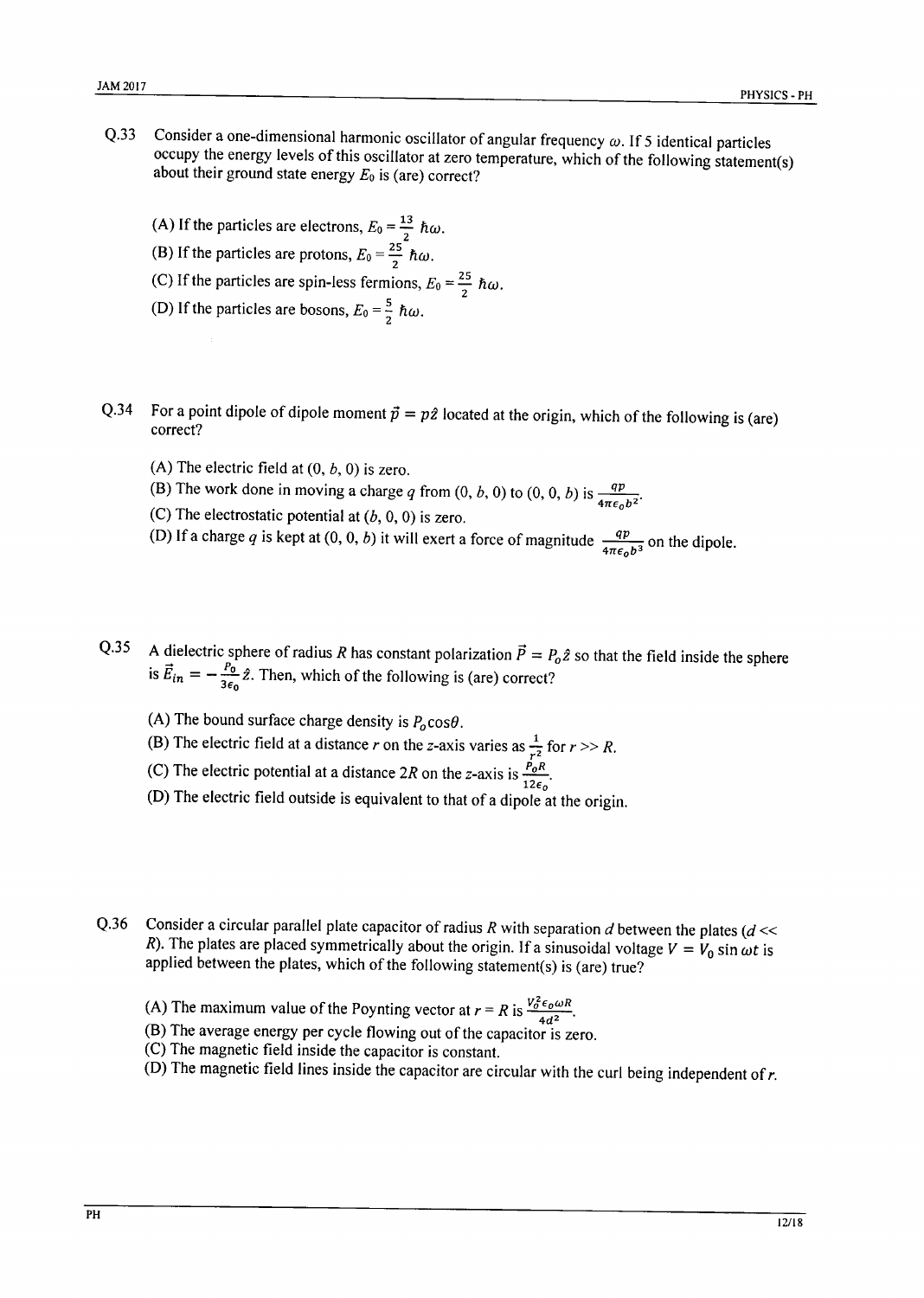$Q.37$ The linear mass density of a rod of length L varies from one end to the other as  $\lambda_o\left(1+\frac{x^2}{L^2}\right)$ , where x is the distance from one end with tensions  $T_1$  and  $T_2$  in them (see figure), and  $\lambda_0$  is a constant. The rod is suspended from a ceiling by two massless strings. Then, which of the following statement(s) is (are) correct?



- 
- (A) The mass of the rod is  $\frac{2\lambda_0 L}{3}$ .<br>
(B) The center of gravity of the rod is located at  $x = \frac{9L}{16}$ .<br>
(C) The tension  $T_1$  in the left string is  $\frac{7\lambda_0 Lg}{12}$ .<br>
(D) The tension  $T_2$  in the right string is  $\$
- 
- 
- An object of mass  $m$  with non-zero angular momentum  $\ell$  is moving under the influence of  $Q.38$ gravitational force of a much larger mass (ignore drag). Which of the following statement(s) is (are) correct?
	- (A) If the total energy of the system is negative, then the orbit is always circular.
	- (B) The motion of  $m$  always occurs in a two-dimensional plane.
	- (C) If the total energy of the system is 0, then the orbit is a parabola.
	- (D) If the area of the particle's bound orbit is  $S$ , then its time period is  $2mS/\ell$ .
- $Q.39$ A particle of mass  $m$  fixed in space is observed from a frame rotating about its  $z$ -axis with angular speed  $\omega$ . The particle is in the frame's xy plane at a distance R from its origin. If the Coriolis and centrifugal forces on the particle are  $\vec{F}_{COR}$  and  $\vec{F}_{CFG}$ , respectively, then (all the symbols have their standard meaning and refer to the rotating frame),

$$
(A) \vec{F}_{COR} + \vec{F}_{CFG} = 0
$$

(B) 
$$
\vec{F}_{COR} + \vec{F}_{CFG} = -m\omega^2 R \hat{r}
$$

$$
(C)\,\vec{F}_{COR}=-2m\omega^2R\,\hat{r}
$$

(D) 
$$
\vec{F}_{CFG} = -m\omega^2 R \hat{r}
$$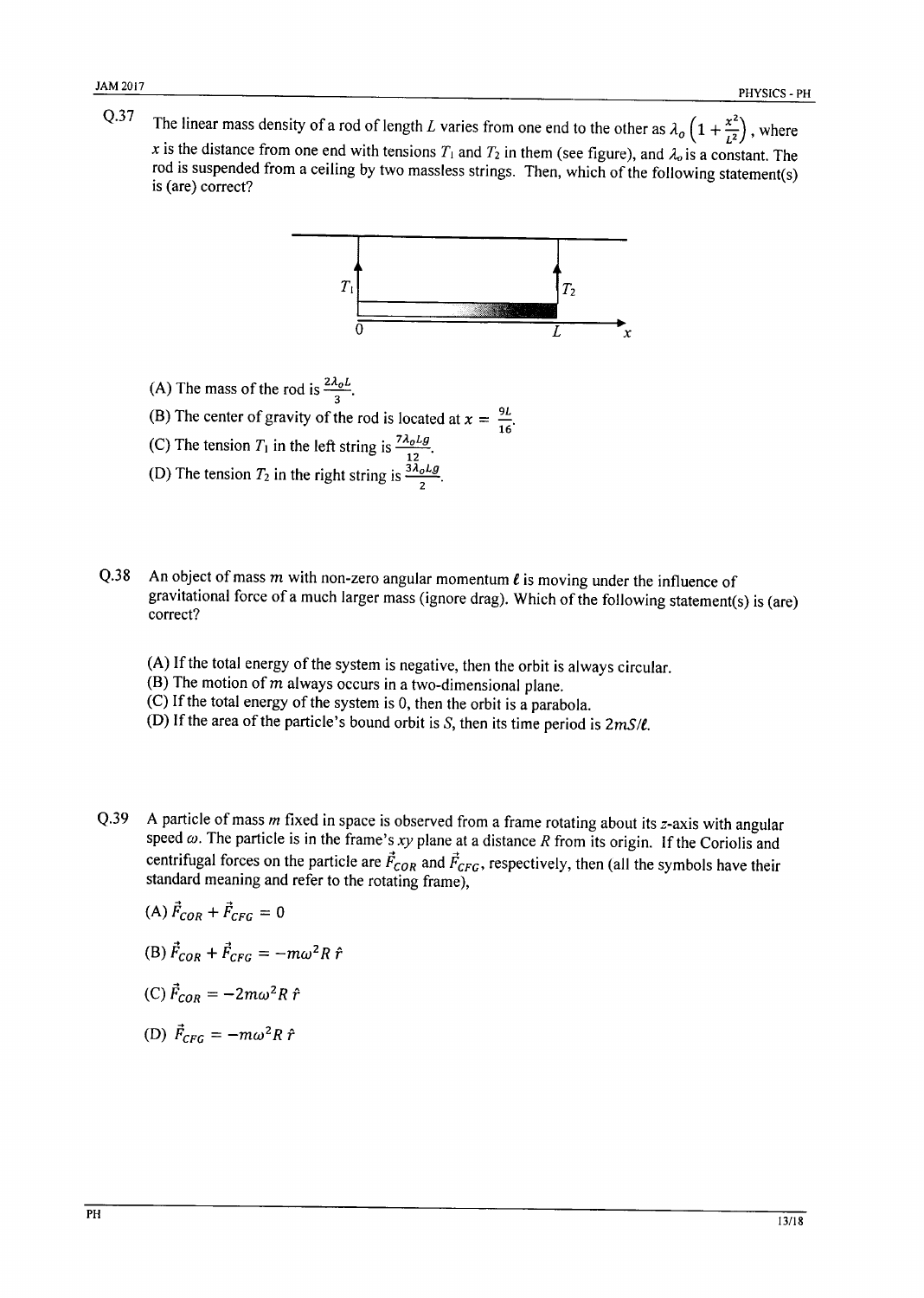An isolated box is divided into two equal compartments by a partition (see figure). One  $O.40$ compartment contains a van der Waals gas while the other compartment is empty. The partition between the two compartments is now removed. After the gas has filled the entire box and equilibrium has been achieved, which of the following statement(s) is (are) correct?



- (A) Internal energy of the gas has not changed.
- (B) Internal energy of the gas has decreased.
- (C) Temperature of the gas has increased.
- (D) Temperature of the gas has decreased.

### $SECTION - C$

### **NUMERICAL ANSWER TYPE (NAT)**

### $Q.41 - Q.50$  carry one mark each.

- An intrinsic semiconductor of band gap 1.25 eV has an electron concentration  $10^{10}$  cm<sup>-3</sup> at 300 K.  $Q.41$ Assume that its band gap is independent of temperature and that the electron concentration depends only exponentially on the temperature. If the electron concentration at 200 K is  $Y \times 10^N$  cm<sup>-3</sup> (1 < Y  $<$  10; N = integer), then the value of N is:
- $0.42$ A particle of unit mass is moving in a one-dimensional potential  $V(x) = x^2 - x^4$ . The minimum mechanical energy (in the same units as  $V(x)$ ) above which the motion of the particle cannot be bounded for any given initial condition is: (Specify your answer to two digits after the decimal point.)
- In a coaxial cable, the radius of the inner conductor is 2 mm and that of the outer one is 5 mm. The  $Q.43$ inner conductor is at a potential of 10 V, while the outer conductor is grounded. The value of the potential at a distance of 3.5 mm from the axis is:

(Specify your answer in volts to two digits after the decimal point.)

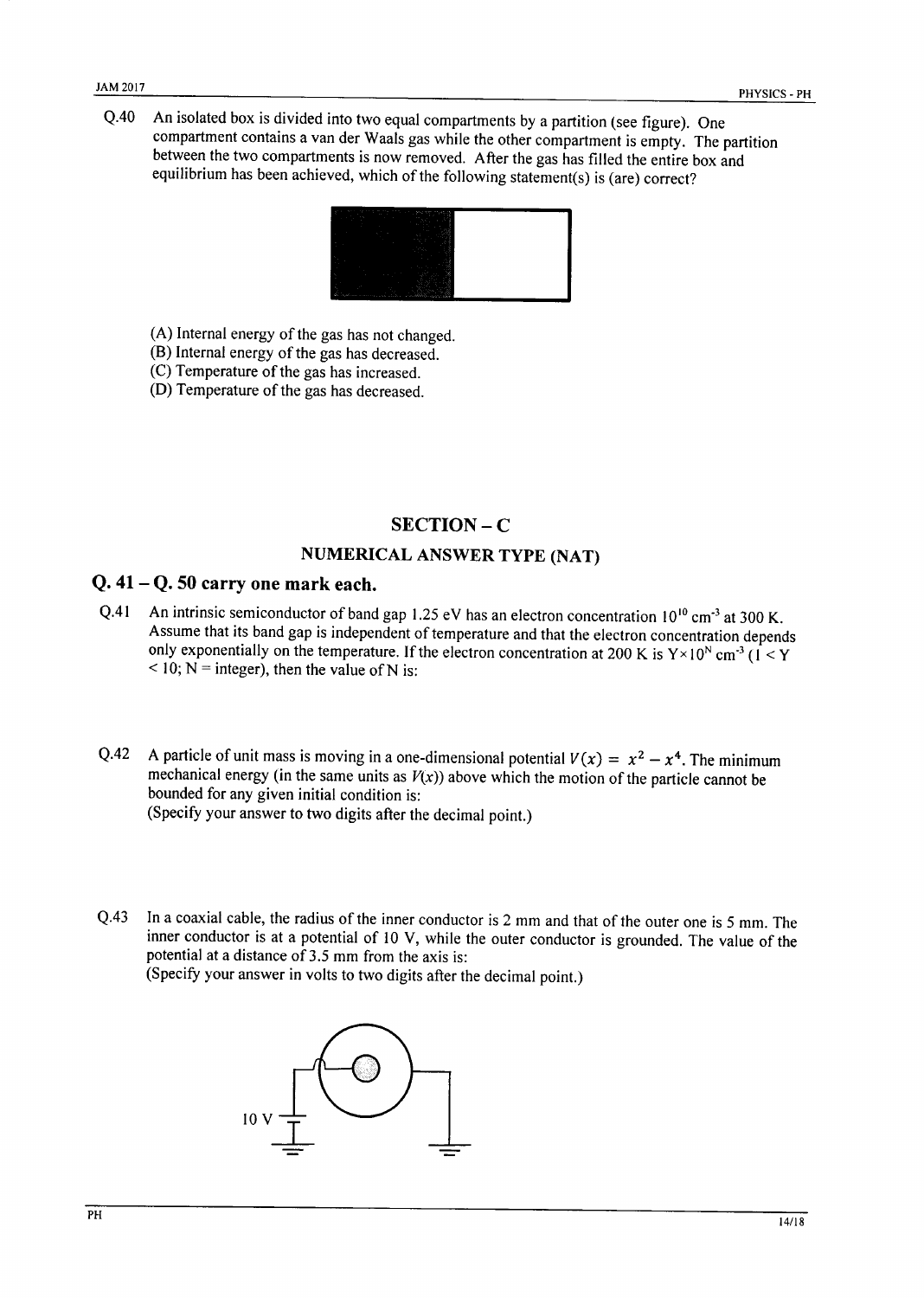- Sand falls on a conveyor belt at the rate of 1.5 kg/s. If the belt is moving with a constant speed of O.44 7 m/s, the power needed to keep the conveyer belt running is: (Specify your answer in Watts to two digits after the decimal point.)
- $0.45$ A particle of mass  $m$  is placed in a three-dimensional cubic box of side  $a$ . What is the degeneracy of its energy level with energy  $14\left(\frac{\hbar^2 \pi^2}{2ma^2}\right)$ ? (Express your answer as an integer.)
- The wave number of an electromagnetic wave incident on a metal surface is  $(20\pi + 750 i)$  m<sup>-1</sup>  $Q.46$ inside the metal, where  $i = \sqrt{-1}$ . The skin depth of the wave in the metal is: (Specify your answer in mm to two digits after the decimal point.)
- $Q.47$ Consider a Carnot engine operating between temperatures of 600 K and 400 K. The engine performs 1000 J of work per cycle. The heat (in Joules) extracted per cycle from the high temperature reservoir is: (Specify your answer to two digits after the decimal point.)
- O.48 Unpolarized light of intensity  $I_0$  passes through a polarizer  $P_1$ . The light coming out of the polarizer falls on a quarter-wave plate with its optical axis at 45° with respect to the polarization axis of  $P_1$  and then passes through another polarizer  $P_2$  with its polarization axis perpendicular to that of  $P_1$ . The intensity of the light coming out of  $P_2$  is I. The ratio  $I_0/I$  is: (Specify your answer to two digits after the decimal point.)
- $O.49$ An anti-reflection film coating of thickness 0.1 µm is to be deposited on a glass plate for normal incidence of light of wavelength 0.5 µm. What should be the refractive index of the film? (Specify your answer to two digits after the decimal point.)
- $O.50$ Intensity versus distance curve for a double slit diffraction experiment is shown in the figure below. If the width of each of the slits is  $0.7 \mu m$ , what is the separation between the two slits in micrometers? (Specify your answer to two digits after the decimal point.)

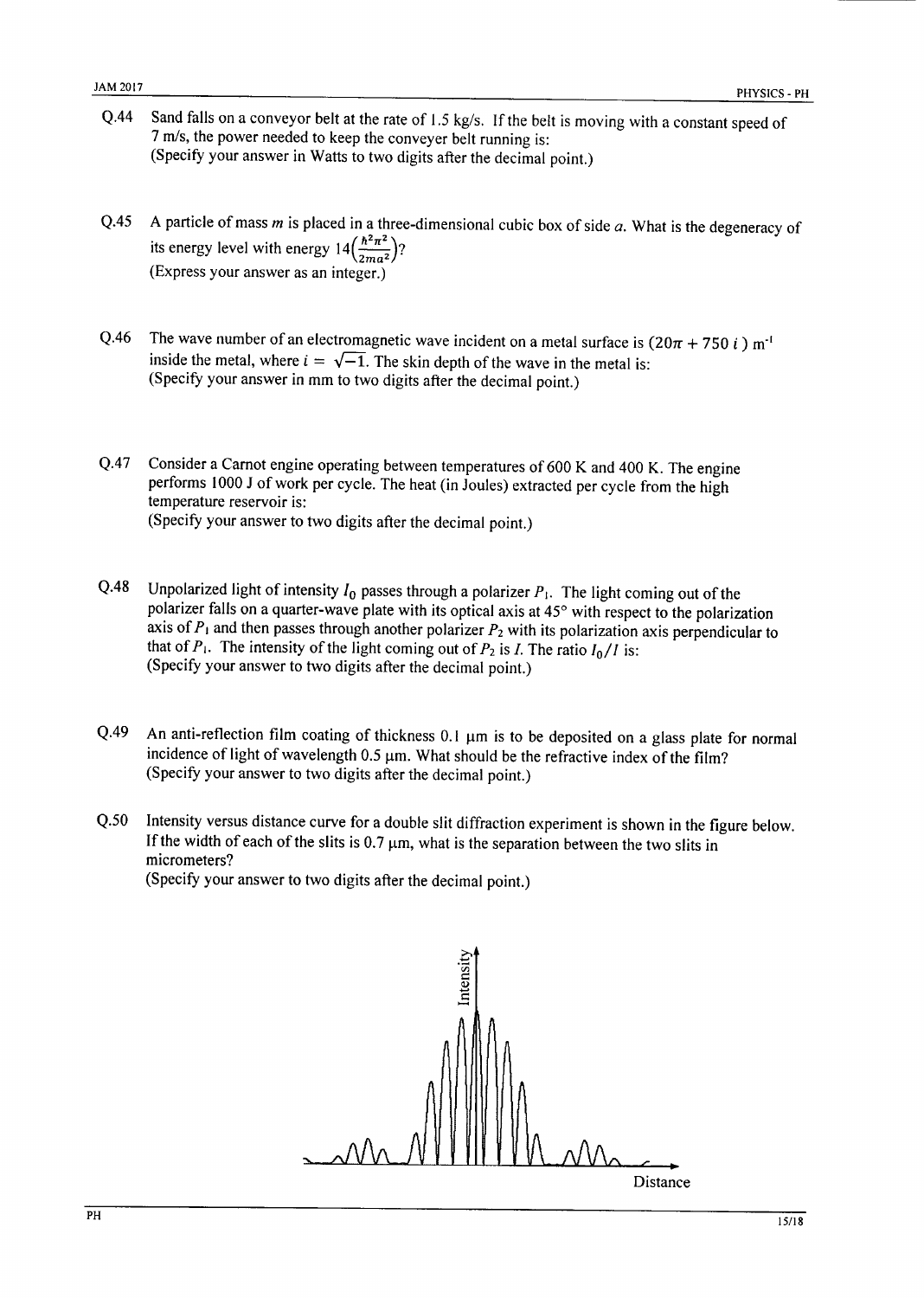### $Q. 51 - Q. 60$  carry two marks each.

- The volume integral of the function  $f(r, \theta, \varphi) = r^2 \cos \theta$  over the region (  $0 \le r \le 2$ ,  $0 \le \theta \le \pi/3$  and  $Q.51$  $0 \leq \varphi \leq 2\pi$ ) is: (Specify your answer to two digits after the decimal point.)
- A sphere of radius R has a uniform charge density  $\rho$ . A sphere of smaller radius  $\frac{R}{2}$  is cut out from  $Q.52$ the original sphere, as shown in the figure below. The center of the cut out sphere lies at  $z = \frac{R}{2}$ .<br>After the smaller sphere has been cut out, the magnitude of the electric field at  $z = -\frac{R}{2}$  is  $\frac{\rho R}{n\epsilon_0}$ . Th value of the integer  $n$  is:



- $Q.53$ In planar polar co-ordinates, an object's position at time t is given as  $(r, \theta) = (e^t \text{ m}, \sqrt{8} t \text{ rad})$ . The magnitude of its acceleration in m/s<sup>2</sup> at  $t = 0$  (to the nearest integer) is:
- Consider two particles moving along the x-axis. In terms of their coordinates  $x_1$  and  $x_2$ , their  $Q.54$ velocities are given as  $\frac{dx_1}{dt} = x_2 - x_1$  and  $\frac{dx_2}{dt} = x_1 - x_2$ , respectively. When they start moving<br>from their initial locations of  $x_1(0) = 1$  and  $x_2(0) = -1$ , the time dependence of both  $x_1$  and  $x_2$ <br>contains a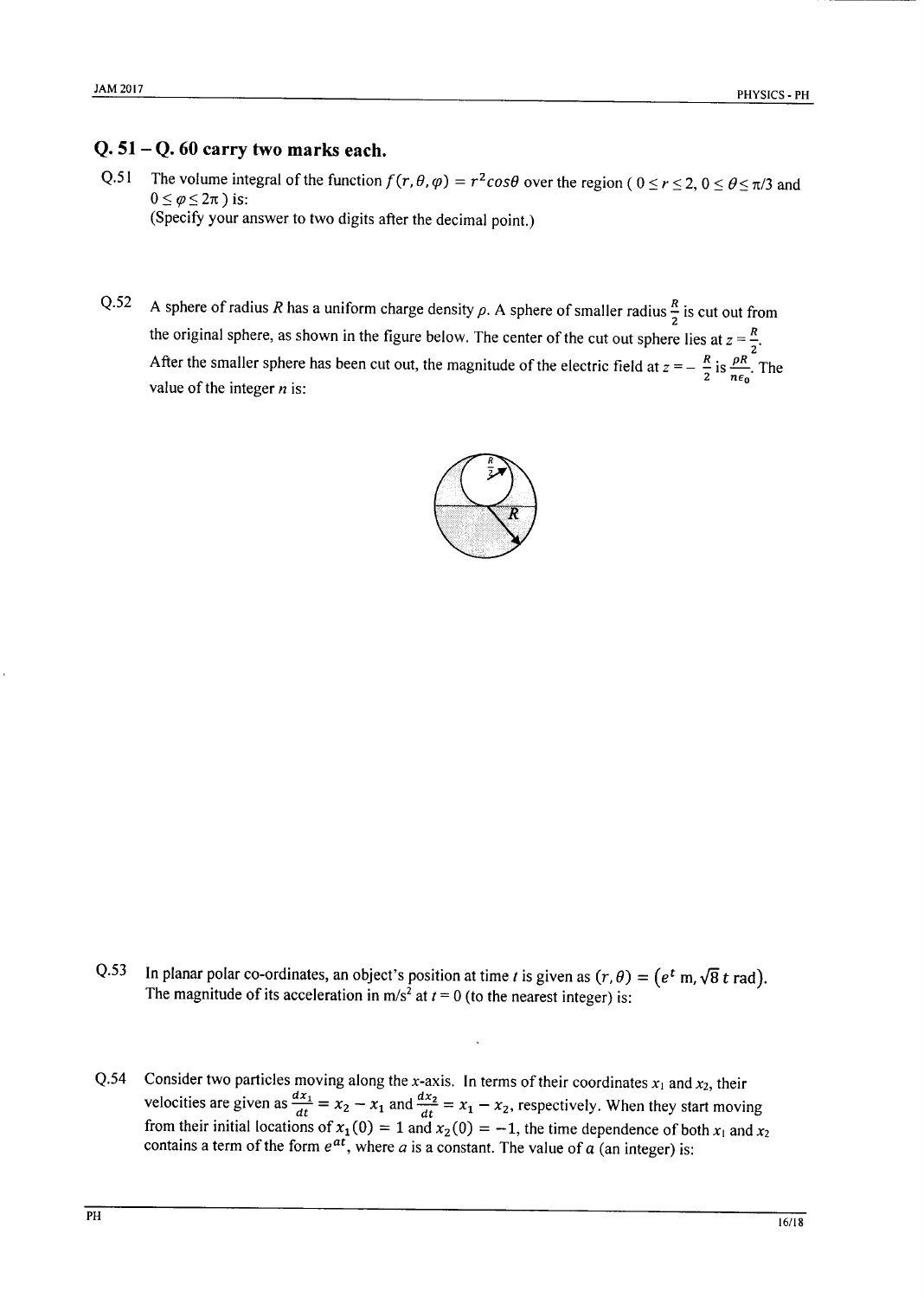For a proton to capture an electron to form a neutron and a neutrino (assumed massless), the  $0.55$ electron must have some minimum energy. For such an electron the de Broglie wavelength in picometers is:

(Specify your answer to two digits after the decimal point.)

- Starting with the equation  $TdS = dU + p dV$  and using the appropriate Maxwell's relation along  $Q.56$ with the expression for heat capacity  $C_p$  (see useful information), the derivative  $\left(\frac{\partial p}{\partial T}\right)_{S}$  for a substance can be expressed in terms of its specific heat  $c_p$ , density  $\rho$ , coefficient of volume expansion  $\beta$  and temperature T. For ice,  $c_p = 2010 \text{ J/kg-K}$ ,  $\rho = 10^3 \text{ kg/m}^3$  and  $\beta = 1.6 \times 10^{-4} / \text{°K}$ . If the value of  $\left(\frac{\partial p}{\partial T}\right)_{S}$  at 270 K is  $N \times 10^{7}$  Pa/K, then the value of N is: (Specify your answer to two digits after the decimal point.)
- In an electron microscope, electrons are accelerated through a potential difference of 200 kV. What  $O.57$ is the best possible resolution of the microscope? (Specify your answer in picometers to two digits after the decimal point.)
- Consider the differential equation  $y'' + 2y' + y = 0$ . If  $y(0) = 0$  and  $y'(0) = 1$ , then the  $Q.58$ value of  $v(2)$  is: (Specify your answer to two digits after the decimal point.)
- An OPAMP is connected in a circuit with a Zener diode as shown in the figure. The value of  $Q.59$ resistance R in k $\Omega$  for obtaining a regulated output  $V_0 = 9$  V is: (Specify your answer to two digits after the decimal point.)



At  $t = 0$ , a particle of mass m having velocity  $v_0$  starts moving through a liquid kept in a horizontal  $Q.60$ tube and experiences a drag force  $(F_d = -k \frac{dx}{dt})$ . It covers a distance L before coming to rest. If the times taken to cover the distances  $L/2$  and  $L/4$  are  $t_2$  and  $t_4$ , respectively, then the ratio  $t_2/t_4$  (ignorin gravity) is:

(Specify your answer to two digits after the decimal point.)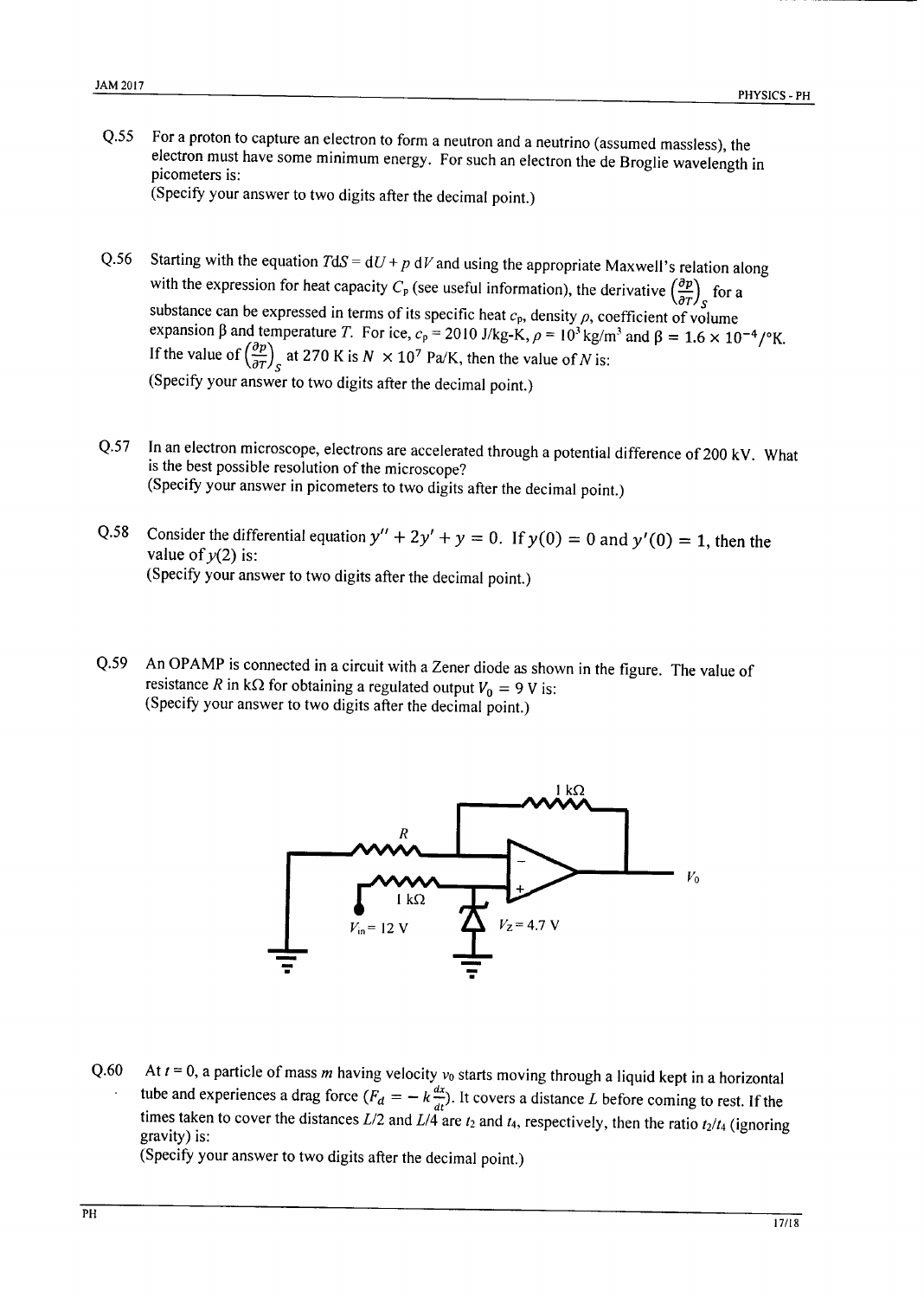# **END OF THE QUESTION PAPER**